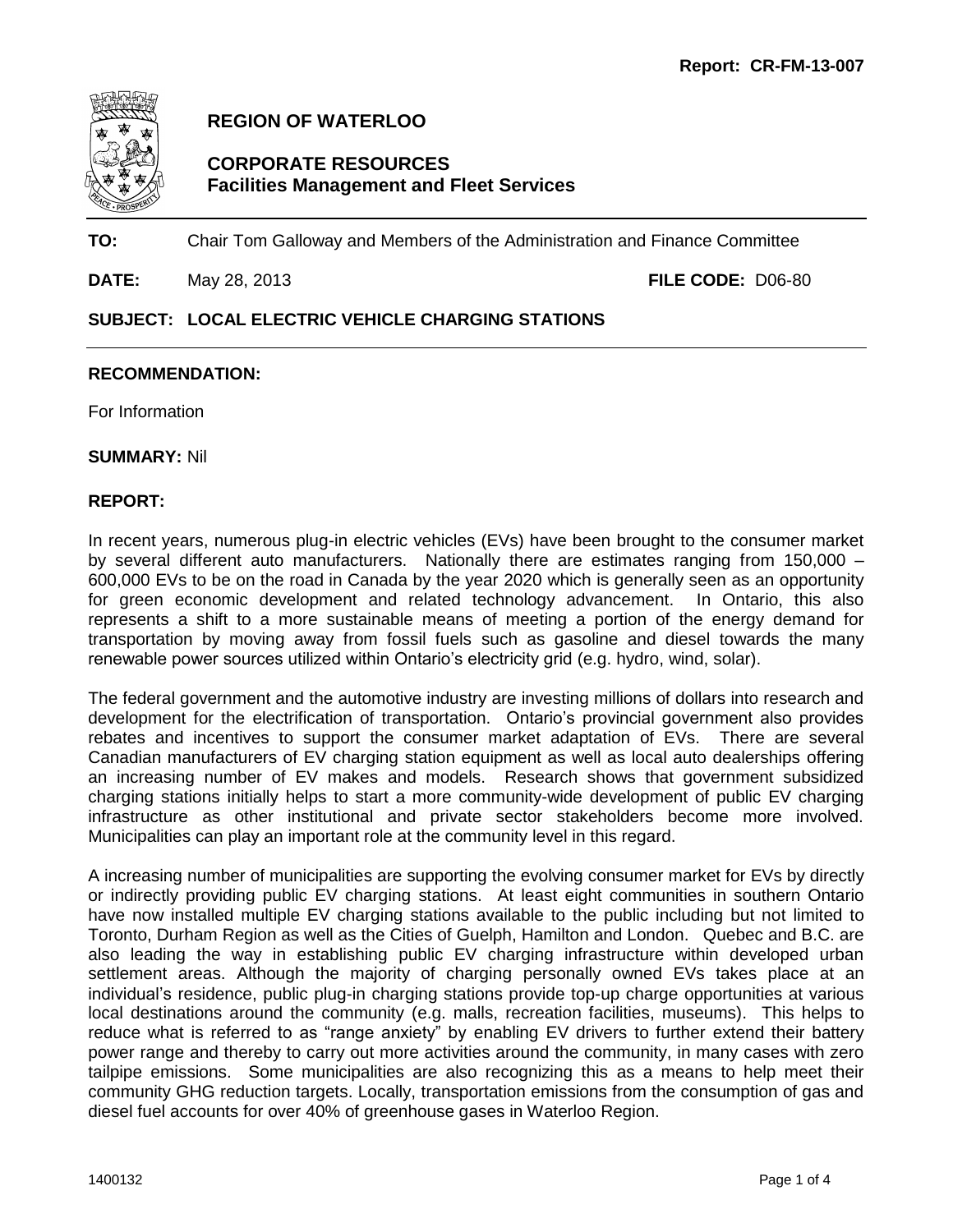The Region of Waterloo has already proactively supported three different EV projects with the Community Environmental Fund (CEF) since early in 2012. These projects include:

- Grand River Carshare enabling their purchase of an EV and provision of a charging station on Regional property for their exclusive use (behind 150 Frederick Street);
- University of Waterloo Institute for Sustainable Energy (WISE) promoting and researching the use of EVs within the Region by partnering with seven different local auto dealerships who sell these specialized vehicles, and;
- Conrad Grebel College installation of a publicly accessible charging station off Westmount Road in Waterloo.

Regional staff have recently conducted a local scan of EV charging stations and out of the 13 known sites, only two are fully accessible to the public (including the CEF projects mentioned above). The other 11 charging stations have restricted access limited to company fleet vehicles, or staff and clients of different local organizations on private property. As a means to stimulate development of more publicly accessible EV charging stations within the community, the Region can demonstrate leadership with the installation of a few stations at appropriate Regional facilities and by encouraging other local stakeholders to host public charging stations as well. Staff has researched how other communities in Canada and the United States have developed their local public EV charging infrastructure in terms of criteria used to identify suitable general locations for the charging stations. Criteria that had the potential to optimize a station site's usefulness to the EV driver were used as a preliminary screening mechanism for consideration of Regional facilities as potential host locations.

Out of the Region's portfolio of facilities, three potential sites have been identified that meet the screening criteria which includes one in each of the three local cities as follows:

- 1. The first installation is planned within the current calendar year at the Regional Museum on Huron Road in Kitchener.
- 2. The next station for potential installation in the next 6 9 months involves the uptown Waterloo parkade near 99 Regina Street in Waterloo subject to consultation with the City of Waterloo in the context of the Region's current partnership agreement for that facility.
- 3. The third station at 150 Main Street in Cambridge will be delayed until 2015 to coincide with a planned parking lot resurfacing at that site.

It is intended that these installations will utilize pay-per-use activation systems to help partially recover the capital costs of the infrastructure as well as associated operating costs. These sites will be treated as pilot projects to collect information such as usage statistics, operating costs and revenue and feedback from users for further analysis. Additional sites will also be explored in consultation with city staff in the context of their role of providing public parking lots. Region staff have already initiated discussions with Kitchener parking staff for the purposes of determining the feasibility of any future partnership involving lots or parking structures in the Kitchener downtown core.

Other stakeholders can also play an important role in expanding the local network of charging stations in the community. There has been some community interest in public EV charging stations expressed by current local EV owners, clients of city parking lots and the University of Waterloo. Initial contacts have been made with City staff at Cambridge, Kitchener, and Waterloo regarding this topic as well as the local electrical utilities. Although University of Waterloo is already actively engaged in this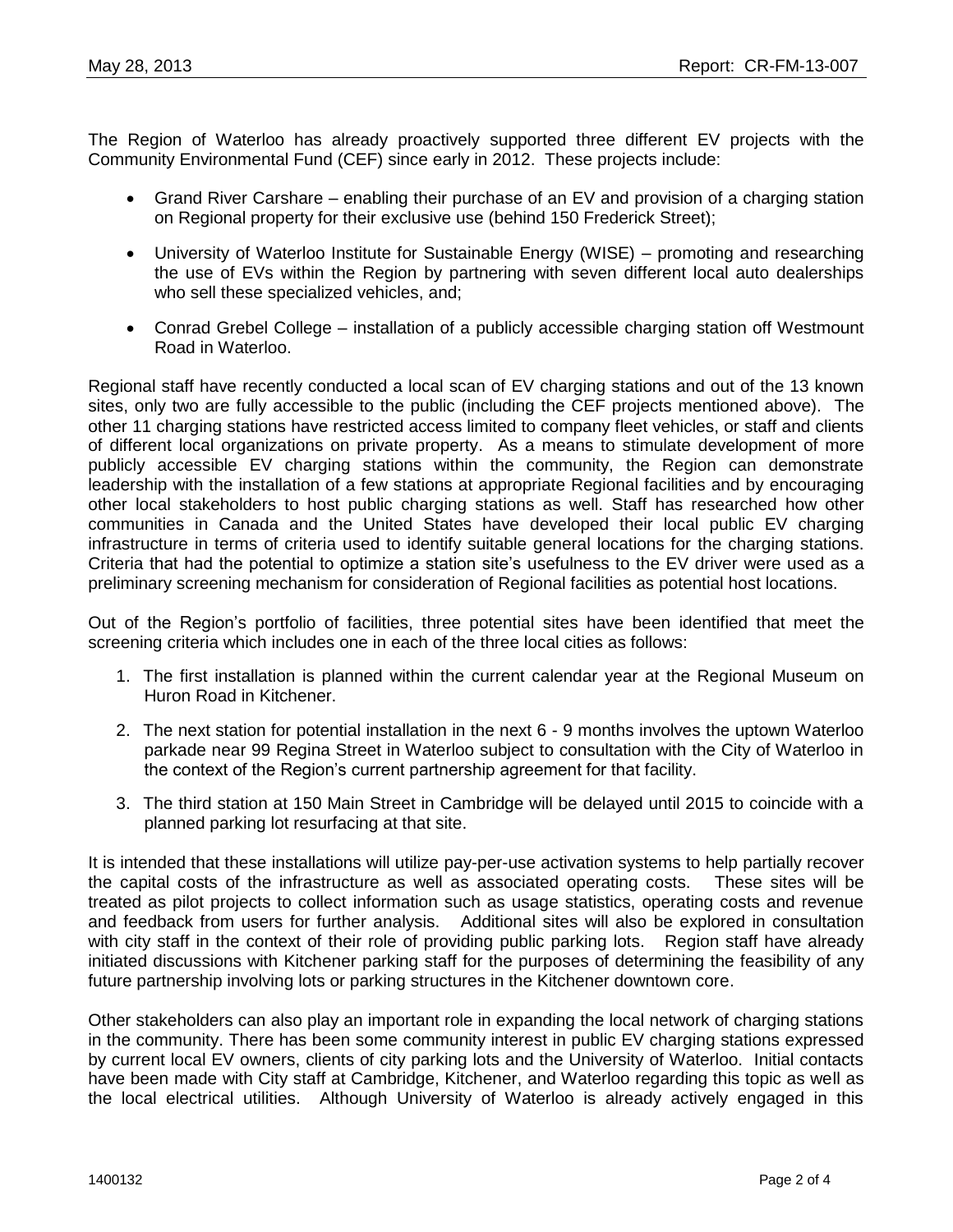endeavor, contact has not yet been made with the other local post-secondary schools who are also potential candidates to host charging stations. The stakeholder dialogue is still in the very preliminary stages and the next logical step is share the research information that Regional staff have collected to date in order to further engage more in-depth and collective discussions regarding opportunities and challenges with developing a community-scale network of EV charging stations.

In addition to city parking lots and post-secondary schools, big retail outlets can represent the next stage of development for a community-scale deployment of EV charging stations as they have abundant public parking, a high number of visitors and it presents an additional opportunity to optimize the length of time that their customers remain at their business premises (e.g. Tim Horton's in Oakville has recently installed an EV charging station). Ideally, from additional stakeholder consultation, other leaders will emerge along the lines of community-wide planning and engagement of potential EV charging station hosts. The Region can play an important role in facilitating this process.

Regional staff will ensure that relevant legal and liability considerations are incorporated into use of the Region's EV charging equipment and that appropriate signage is included with their installation. Staff will also work with Corporate Communications to promote awareness as new stations are established at Regional sites. Existing on-line programs are available to have these new charging locations appear within mapping applications for greater awareness amongst EV drivers. A progress update on installations, usage statistics of the charging stations and other local stakeholder involvement will be provided in 2014.

## **CORPORATE STRATEGIC PLAN:**

Focus Area 1 - Protect and Enhance the Environment:

- $\triangleright$  Objective 2 Reduce Greenhouse gas emissions and work to improve air quality
- Focus Area 5 Service Excellence

 $\triangleright$  Objective 6 - Strengthen and enhance partnerships with area municipalities, academia, community stakeholders and other orders of government

#### **FINANCIAL IMPLICATIONS:**

EV Charging stations suitable for public use in the community vary in cost but generally can be obtained for under \$10,000 each including installation and safety inspection. The capital cost to the Region for 3 stations would be less than \$30,000 and can be covered from existing Facilities Management budgets over the years 2013 - 2015. The estimated operating cost per charging outlet could range from \$500 - \$900 per year and includes the cost of electricity consumption (approximately equivalent to the retail cost of a cup of coffee per charge) as well as a subscription to on-line enabled pay-per use software enabling fee collection administered by a third party. There is very limited longterm experience with regard to maintenance costs for charging stations at this time but they are expected to be nominal.

The intent would be to charge visitors a fee for use of the Region's EV charging stations as a means of partial cost recovery. According to Ontario Energy Board regulations, the Region would not be allowed to directly charge a fee for the electricity consumption but can charge a flat or hourly fee to users similar to a parking fee. This fee could help offset some of the capital expense for the charging equipment as well as the operating cost.